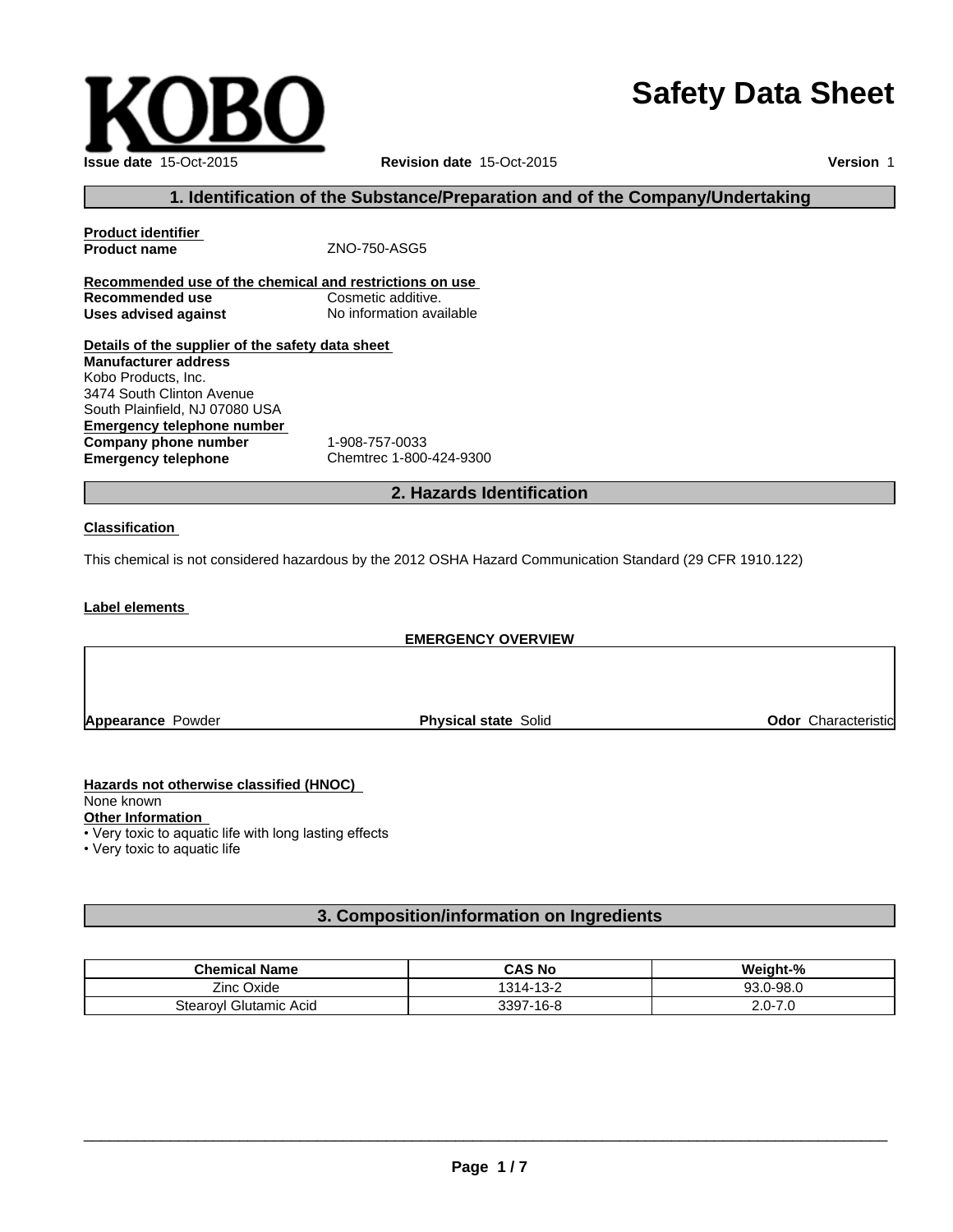# **4. First aid measures**

 $\overline{\phantom{a}}$  ,  $\overline{\phantom{a}}$  ,  $\overline{\phantom{a}}$  ,  $\overline{\phantom{a}}$  ,  $\overline{\phantom{a}}$  ,  $\overline{\phantom{a}}$  ,  $\overline{\phantom{a}}$  ,  $\overline{\phantom{a}}$  ,  $\overline{\phantom{a}}$  ,  $\overline{\phantom{a}}$  ,  $\overline{\phantom{a}}$  ,  $\overline{\phantom{a}}$  ,  $\overline{\phantom{a}}$  ,  $\overline{\phantom{a}}$  ,  $\overline{\phantom{a}}$  ,  $\overline{\phantom{a}}$ 

### **First aid measures**

| <b>General advice</b>                                                      | If symptoms persist, call a physician.                                                                     |  |
|----------------------------------------------------------------------------|------------------------------------------------------------------------------------------------------------|--|
| Eye contact                                                                | Rinse immediately with plenty of water, also under the eyelids, for at least 15 minutes.                   |  |
| <b>Skin contact</b>                                                        | Wash off immediately with soap and plenty of water while removing all contaminated<br>clothes and shoes.   |  |
| <b>Inhalation</b>                                                          | Remove to fresh air. If breathing is irregular or stopped, administer artificial respiration.              |  |
| Ingestion                                                                  | If swallowed, do not induce vomiting: seek medical advice immediately and show this<br>container or label. |  |
| Self-protection of the first aider                                         | Use personal protective equipment as required.                                                             |  |
| Most important symptoms and effects, both acute and delayed                |                                                                                                            |  |
| <b>Symptoms</b>                                                            | No known effects under normal use conditions.                                                              |  |
| Indication of any immediate medical attention and special treatment needed |                                                                                                            |  |
| Note to physicians                                                         | Effects of exposure (inhalation, ingestion or skin contact) to substance may be delayed.                   |  |

# **5. Fire-fighting measures**

# **Suitable extinguishing media**

Use extinguishing measures that are appropriate to local circumstances and the surrounding environment.

**Unsuitable extinguishing media** No information available.

### **Specific hazards arising from the chemical**

None in particular.

**Explosion data Sensitivity to mechanical impact None.<br>Sensitivity to static discharge** None. **Sensitivity to static discharge** 

### **Protective equipment and precautions for firefighters**

Use personal protective equipment as required.

# **6. Accidental release measures**

### **Personal precautions, protective equipment and emergency procedures**

| <b>Personal precautions</b>                          | Use personal protective equipment as required. Avoid contact with eyes. Wash thoroughly<br>after handling. |  |
|------------------------------------------------------|------------------------------------------------------------------------------------------------------------|--|
| For emergency responders                             | Use personal protective equipment as required.                                                             |  |
| <b>Environmental precautions</b>                     | Collect spillage. Do not allow into any sewer, on the ground or into any body of water.                    |  |
| Methods and material for containment and cleaning up |                                                                                                            |  |
| <b>Methods for containment</b>                       | Prevent further leakage or spillage if safe to do so.                                                      |  |
| Methods for cleaning up                              | Avoid creating dust. Sweep up and shovel into suitable containers for disposal.                            |  |
| Prevention of secondary hazards                      | Clean contaminated objects and areas thoroughly observing environmental regulations.                       |  |

 $\overline{\phantom{a}}$  ,  $\overline{\phantom{a}}$  ,  $\overline{\phantom{a}}$  ,  $\overline{\phantom{a}}$  ,  $\overline{\phantom{a}}$  ,  $\overline{\phantom{a}}$  ,  $\overline{\phantom{a}}$  ,  $\overline{\phantom{a}}$  ,  $\overline{\phantom{a}}$  ,  $\overline{\phantom{a}}$  ,  $\overline{\phantom{a}}$  ,  $\overline{\phantom{a}}$  ,  $\overline{\phantom{a}}$  ,  $\overline{\phantom{a}}$  ,  $\overline{\phantom{a}}$  ,  $\overline{\phantom{a}}$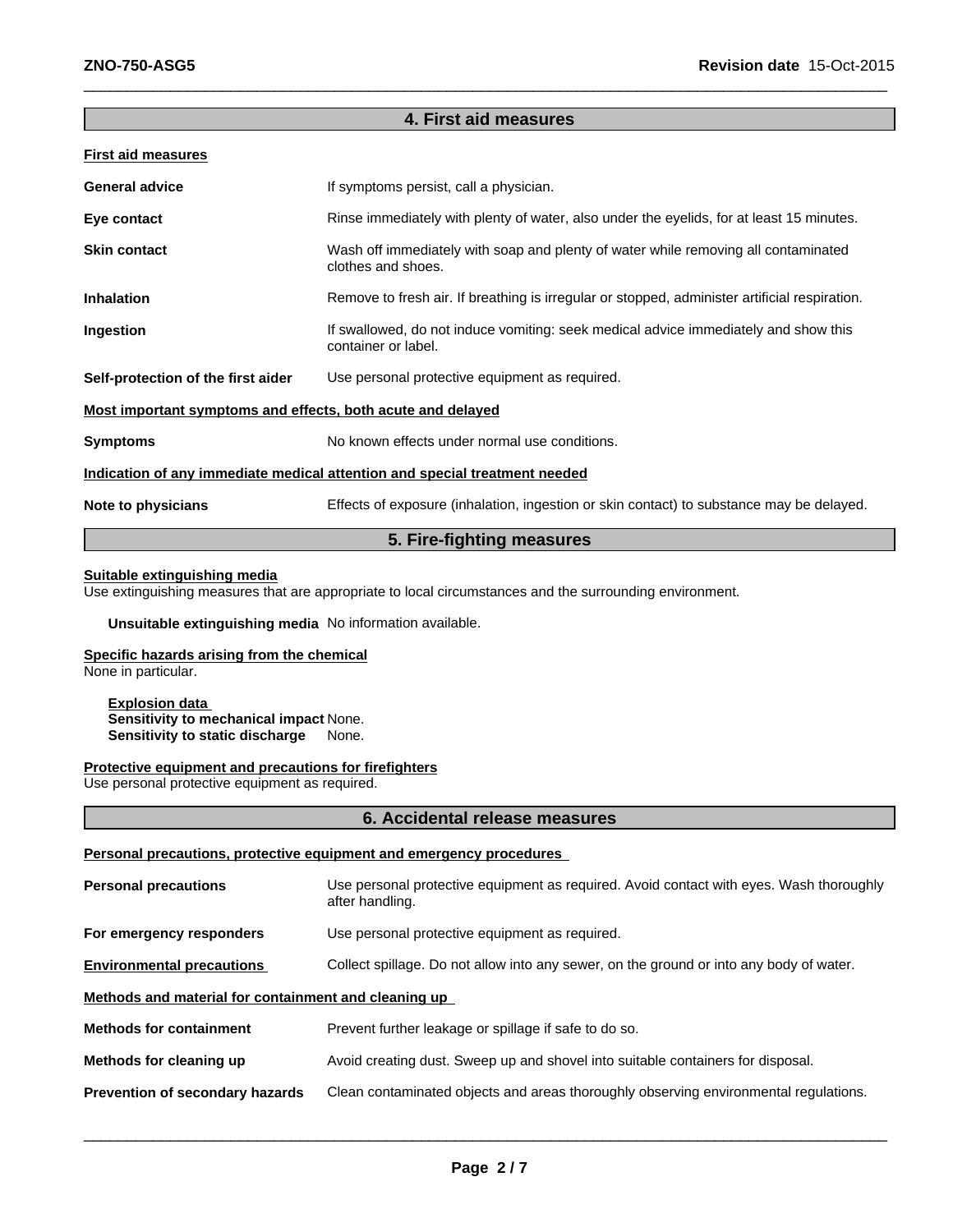# **7. Handling and Storage**

 $\_$  ,  $\_$  ,  $\_$  ,  $\_$  ,  $\_$  ,  $\_$  ,  $\_$  ,  $\_$  ,  $\_$  ,  $\_$  ,  $\_$  ,  $\_$  ,  $\_$  ,  $\_$  ,  $\_$  ,  $\_$  ,  $\_$  ,  $\_$  ,  $\_$  ,  $\_$  ,  $\_$  ,  $\_$  ,  $\_$  ,  $\_$  ,  $\_$  ,  $\_$  ,  $\_$  ,  $\_$  ,  $\_$  ,  $\_$  ,  $\_$  ,  $\_$  ,  $\_$  ,  $\_$  ,  $\_$  ,  $\_$  ,  $\_$  ,

# **Precautions for safe handling**

| Advice on safe handling                                      | Use personal protective equipment as required. Use only in well-ventilated areas. Wash<br>thoroughly after handling. |  |
|--------------------------------------------------------------|----------------------------------------------------------------------------------------------------------------------|--|
| Conditions for safe storage, including any incompatibilities |                                                                                                                      |  |
| <b>Storage conditions</b>                                    | Keep container tightly closed in a dry and well-ventilated place. Store at ambient conditions.                       |  |
| Incompatible materials                                       | Strong oxidizing agents. Strong acids.                                                                               |  |

# **8. Exposure Controls/Personal Protection**

### **Control parameters**

# **Exposure guidelines** .

| <b>Chemical Name</b> | <b>ACGIH TLV</b>            | <b>OSHA PEL</b>                                                       | <b>NIOSH IDLH</b>                     |
|----------------------|-----------------------------|-----------------------------------------------------------------------|---------------------------------------|
| Zinc Oxide           | STEL: 10 $mq/m3$ respirable | TWA: $5 \text{ mg/m}^3$ fume                                          | IDLH: $500 \text{ mg/m}^3$            |
| 1314-13-2            | fraction                    | TWA: $15 \text{ mg/m}^3$ total dust                                   | Ceiling: $15 \text{ mg/m}^3$ dust     |
|                      |                             | $TWA: 2 mg/m3$ respirable fraction $TWA: 5 mg/m3$ respirable fraction | TWA: $5 \text{ mg/m}^3$ dust and fume |
|                      |                             | (vacated) TWA: $5 \text{ mg/m}^3$ fume                                | STEL: $10 \text{ mg/m}^3$ fume        |
|                      |                             | (vacated) TWA: $10 \text{ mg/m}^3$ total                              |                                       |
|                      |                             | dust                                                                  |                                       |
|                      |                             | (vacated) TWA: $5 \text{ mg/m}^3$                                     |                                       |
|                      |                             | respirable fraction                                                   |                                       |
|                      |                             | (vacated) STEL: 10 mg/m <sup>3</sup> fume                             |                                       |

# **Appropriate engineering controls**

| <b>Engineering controls</b>                                           | Ensure adequate ventilation, especially in confined areas.                                                         |  |  |
|-----------------------------------------------------------------------|--------------------------------------------------------------------------------------------------------------------|--|--|
| Individual protection measures, such as personal protective equipment |                                                                                                                    |  |  |
| <b>Eye/face protection</b>                                            | Wear safety glasses with side shields (or goggles).                                                                |  |  |
| Skin and body protection                                              | Wear protective gloves and protective clothing.                                                                    |  |  |
| <b>Respiratory protection</b>                                         | In case of insufficient ventilation, wear suitable respiratory equipment.                                          |  |  |
| General hygiene considerations                                        | Handle in accordance with good industrial hygiene and safety practice. Wash contaminated<br>clothing before reuse. |  |  |

# **9. Physical and Chemical Properties**

# **Information on basic physical and chemical properties**

| <b>Physical state</b><br>Appearance<br>Color                                                                                                                                                                                                                     | Solid<br>Powder<br>White | Odor<br><b>Odor threshold</b>                                                                                                                                                                                                                    | Characteristic<br>No information available |
|------------------------------------------------------------------------------------------------------------------------------------------------------------------------------------------------------------------------------------------------------------------|--------------------------|--------------------------------------------------------------------------------------------------------------------------------------------------------------------------------------------------------------------------------------------------|--------------------------------------------|
| <b>Property</b><br>рH<br>Melting point/freezing point<br>Boiling point / boiling range<br><b>Flash point</b><br><b>Evaporation rate</b><br>Flammability (solid, gas)<br>Flammability limit in air<br><b>Upper flammability limit</b><br>Lower flammability limit | <b>Values</b>            | <b>Remarks</b> •<br>No information available<br>No information available<br>No information available<br>No information available<br>No information available<br>No information available<br>No information available<br>No information available |                                            |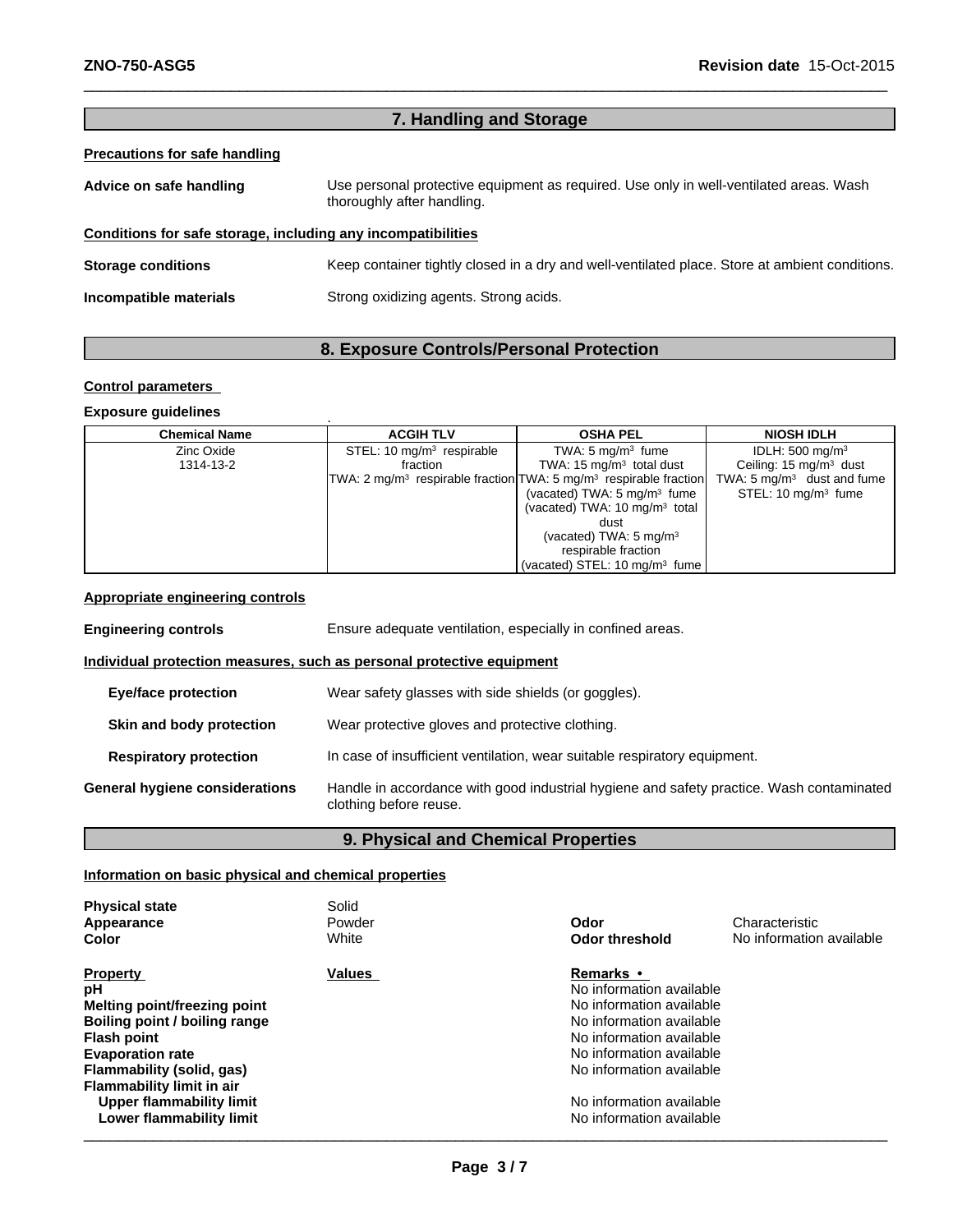| Vapor pressure<br>Vapor density<br><b>Specific gravity</b><br><b>Water solubility</b><br>Solubility in other solvents<br><b>Partition coefficient</b><br><b>Autoignition temperature</b> | Insoluble in water                                                                                                                       | No information available<br>No information available<br>No information available<br>No information available<br>No information available<br>No information available |
|------------------------------------------------------------------------------------------------------------------------------------------------------------------------------------------|------------------------------------------------------------------------------------------------------------------------------------------|----------------------------------------------------------------------------------------------------------------------------------------------------------------------|
| Decomposition temperature<br><b>Kinematic viscosity</b><br><b>Dynamic viscosity</b><br><b>Explosive properties</b><br><b>Oxidizing properties</b><br><b>Other Information</b>            |                                                                                                                                          | No information available<br>No information available<br>No information available<br>No information available<br>No information available                             |
| <b>Softening point</b><br><b>Molecular weight</b><br>VOC content (%)<br><b>Density</b><br><b>Bulk density</b>                                                                            | No information available<br>No information available<br>No information available<br>No information available<br>No information available |                                                                                                                                                                      |

# **10. Stability and Reactivity**

 $\_$  ,  $\_$  ,  $\_$  ,  $\_$  ,  $\_$  ,  $\_$  ,  $\_$  ,  $\_$  ,  $\_$  ,  $\_$  ,  $\_$  ,  $\_$  ,  $\_$  ,  $\_$  ,  $\_$  ,  $\_$  ,  $\_$  ,  $\_$  ,  $\_$  ,  $\_$  ,  $\_$  ,  $\_$  ,  $\_$  ,  $\_$  ,  $\_$  ,  $\_$  ,  $\_$  ,  $\_$  ,  $\_$  ,  $\_$  ,  $\_$  ,  $\_$  ,  $\_$  ,  $\_$  ,  $\_$  ,  $\_$  ,  $\_$  ,

# **Reactivity**

No data available

# **Chemical stability**

Stable under normal conditions.

### **Possibility of hazardous reactions**

None under normal processing.

**Hazardous polymerization** Hazardous polymerization does not occur.

**Conditions to avoid** None known.

### **Incompatible materials** Strong oxidizing agents. Strong acids.

### **Hazardous decomposition products**

None under normal use conditions.

# **11. Toxicological Information**

# **Information on likely routes of exposure**

# **Product information**

| <b>Inhalation</b>   | No data available. |
|---------------------|--------------------|
| Eye contact         | No data available. |
| <b>Skin contact</b> | No data available. |
| Ingestion           | No data available. |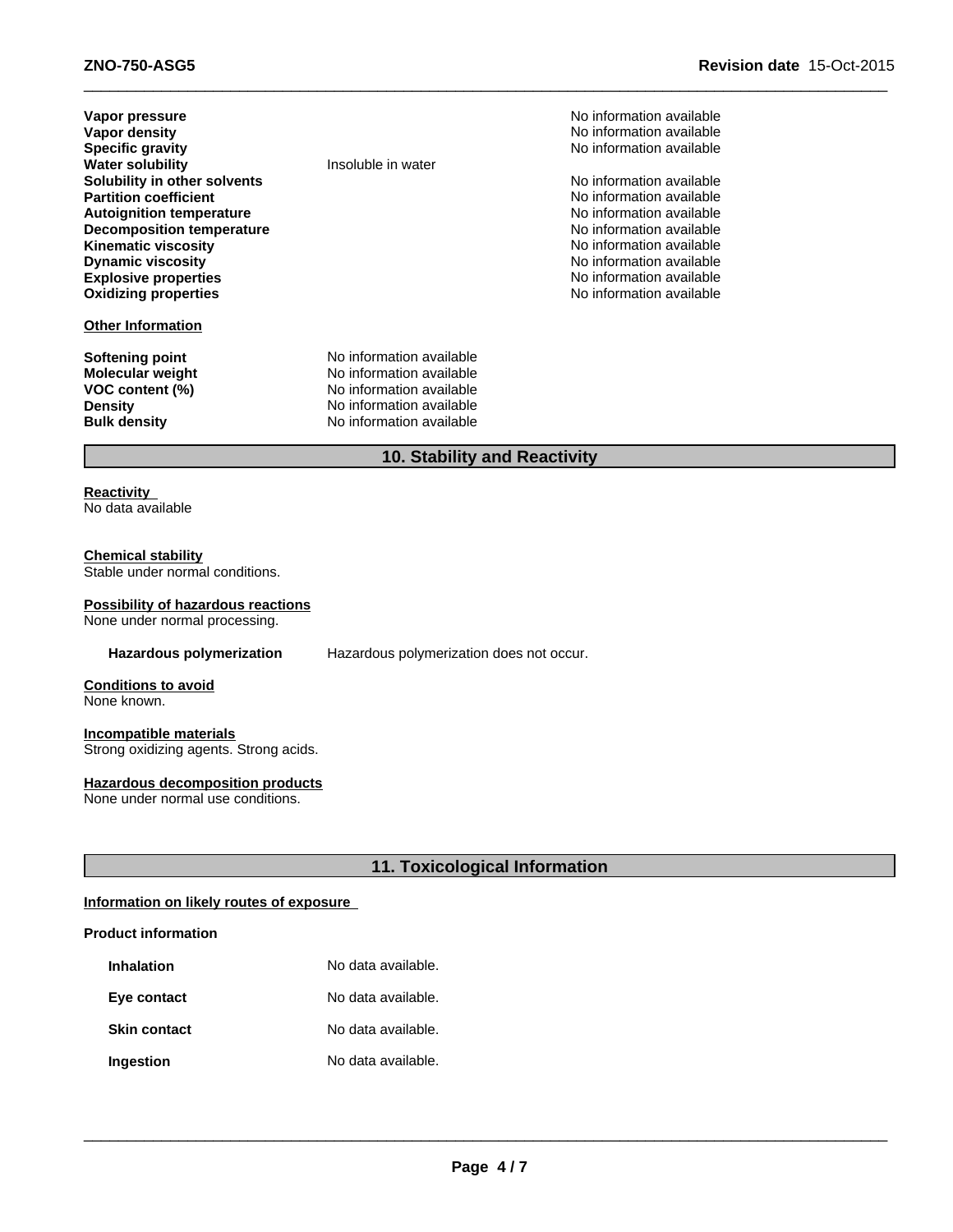### **Component information**

| <b>Chemical Name</b>   | Oral LD50            | <b>Dermal LD50</b>  | <b>Inhalation LC50</b> |
|------------------------|----------------------|---------------------|------------------------|
| Zinc Oxide             | $>$ 5000 mg/kg (Rat) | $>2000$ mg/kg (Rat) |                        |
| 1314-13-2              |                      |                     |                        |
| Stearoyl Glutamic Acid | $=$ 3 g/kg (Rat)     |                     |                        |
| 3397-16-8              |                      |                     |                        |

 $\_$  ,  $\_$  ,  $\_$  ,  $\_$  ,  $\_$  ,  $\_$  ,  $\_$  ,  $\_$  ,  $\_$  ,  $\_$  ,  $\_$  ,  $\_$  ,  $\_$  ,  $\_$  ,  $\_$  ,  $\_$  ,  $\_$  ,  $\_$  ,  $\_$  ,  $\_$  ,  $\_$  ,  $\_$  ,  $\_$  ,  $\_$  ,  $\_$  ,  $\_$  ,  $\_$  ,  $\_$  ,  $\_$  ,  $\_$  ,  $\_$  ,  $\_$  ,  $\_$  ,  $\_$  ,  $\_$  ,  $\_$  ,  $\_$  ,

### **Information on toxicological effects**

**Symptoms** No information available.

# **Delayed and immediate effects as well as chronic effects from short and long-term exposure**

| <b>Skin corrosion/irritation</b><br>Serious eye damage/eye irritation<br><b>Irritation</b><br><b>Corrosivity</b><br><b>Sensitization</b><br>Germ cell mutagenicity<br>Carcinogenicity | No information available.<br>No information available.<br>No information available.<br>No information available.<br>No information available.<br>No information available.<br>This product does not contain any carcinogens or potential carcinogens as listed by OSHA,<br>IARC or NTP. |
|---------------------------------------------------------------------------------------------------------------------------------------------------------------------------------------|-----------------------------------------------------------------------------------------------------------------------------------------------------------------------------------------------------------------------------------------------------------------------------------------|
| <b>Reproductive toxicity</b>                                                                                                                                                          | No information available.                                                                                                                                                                                                                                                               |
| <b>STOT - single exposure</b>                                                                                                                                                         | No information available.                                                                                                                                                                                                                                                               |
| <b>STOT - repeated exposure</b>                                                                                                                                                       | No information available.                                                                                                                                                                                                                                                               |
| <b>Aspiration hazard</b>                                                                                                                                                              | No information available.                                                                                                                                                                                                                                                               |

# **12. Ecological Information**

### **Ecotoxicity**

| <b>Chemical Name</b>    | Algae/aguatic plants  | Fish              | Toxicitv to<br><b>Microorganisms</b> | Crustacea |
|-------------------------|-----------------------|-------------------|--------------------------------------|-----------|
| Zinc Oxide<br>1314-13-2 | $IC50 (72h) < 1$ mg/l | LC50 (96h) <1mg/l |                                      |           |

### **Persistence and degradability**

No information available.

# **Bioaccumulation**

No information available.

# **Other adverse effects**

No information available

# **13. Disposal Considerations**

| Waste treatment methods       |                                                                                                        |
|-------------------------------|--------------------------------------------------------------------------------------------------------|
| Disposal of wastes            | Disposal should be in accordance with applicable regional, national and local laws and<br>regulations. |
| <b>Contaminated packaging</b> | Disposal should be in accordance with applicable regional, national and local laws and<br>regulations. |

This product contains one or more substances that are listed with the State of California as a hazardous waste.

| <b>Chemical Name</b>                                  | California<br>a Hazardous Waste Status |
|-------------------------------------------------------|----------------------------------------|
| Zinc Oxide<br>$\sqrt{2}$<br>1 O 1 1<br>$\cdots$<br>-- | Toxic                                  |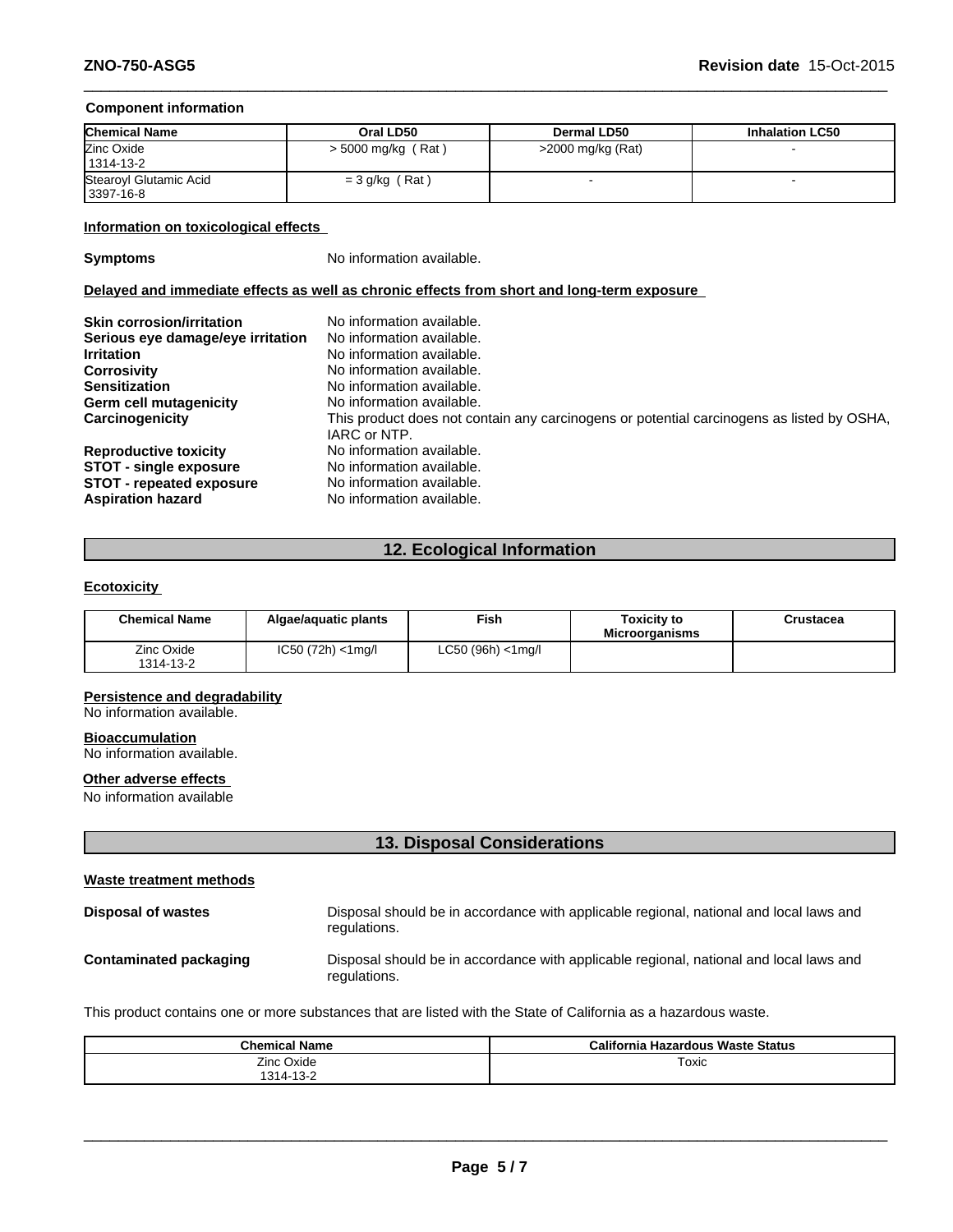|                                                                                                                           | <b>14. Transport Information</b>                                                                                                                                                                                                |
|---------------------------------------------------------------------------------------------------------------------------|---------------------------------------------------------------------------------------------------------------------------------------------------------------------------------------------------------------------------------|
| Note:<br><b>DOT</b><br>Proper shipping name<br><b>Hazard class</b><br><b>Packing group</b>                                | For single packaging and combination packaging containing inner packaging with<br>dangerous goods $> 5L$ for liquids or $> 5kg$ for solids:<br>3077 - Environmentally hazardous substances, solid, n.o.s<br>9<br>$\mathbf{III}$ |
| ICAO (air)<br>UN/ID no<br>Proper shipping name<br><b>Hazard class</b><br><b>Packing group</b>                             | 3077<br>3077 - Environmentally hazardous substances, solid, n.o.s<br>9<br>$\mathbf{III}$                                                                                                                                        |
| IATA<br>UN/ID no<br>Proper shipping name<br><b>Hazard class</b><br><b>Packing group</b>                                   | 3077<br>3077 - Environmentally hazardous substances, solid, n.o.s<br>9<br>$\mathbf{III}$                                                                                                                                        |
| <b>IMDG</b><br>UN/ID no<br>Proper shipping name<br><b>Hazard class</b><br><b>Packing group</b><br><b>Marine pollutant</b> | 3077<br>3077 - Environmentally hazardous substances, solid, n.o.s<br>9<br>Ш<br>This product contains a chemical which is listed as a marine pollutant according to<br><b>IMDG/IMO</b>                                           |
| <b>RID</b><br>UN/ID no<br>Proper shipping name<br><b>Hazard class</b><br><b>Packing group</b>                             | 3077<br>3077 - Environmentally hazardous substances, solid, n.o.s<br>9<br>$\mathbf{III}$                                                                                                                                        |
| ADR<br>UN/ID no<br>Proper shipping name<br><b>Hazard class</b><br><b>Packing group</b>                                    | 3077<br>3077 - Environmentally hazardous substances, solid, n.o.s<br>9<br>III                                                                                                                                                   |

 $\_$  ,  $\_$  ,  $\_$  ,  $\_$  ,  $\_$  ,  $\_$  ,  $\_$  ,  $\_$  ,  $\_$  ,  $\_$  ,  $\_$  ,  $\_$  ,  $\_$  ,  $\_$  ,  $\_$  ,  $\_$  ,  $\_$  ,  $\_$  ,  $\_$  ,  $\_$  ,  $\_$  ,  $\_$  ,  $\_$  ,  $\_$  ,  $\_$  ,  $\_$  ,  $\_$  ,  $\_$  ,  $\_$  ,  $\_$  ,  $\_$  ,  $\_$  ,  $\_$  ,  $\_$  ,  $\_$  ,  $\_$  ,  $\_$  ,

# **15. Regulatory information**

| International inventories |                   |
|---------------------------|-------------------|
| <b>TSCA</b>               | Complies          |
| <b>DSL/NDSL</b>           | <b>Not Listed</b> |
| <b>EINECS/ELINCS</b>      | Complies          |
| <b>ENCS</b>               | Complies          |
| <b>IECSC</b>              | Complies          |
| <b>KECL</b>               | Complies          |
| <b>PICCS</b>              | Complies          |
| <b>AICS</b>               | <b>Not Listed</b> |

**Legend:** 

**TSCA** - United States Toxic Substances Control Act Section 8(b) Inventory

**DSL/NDSL** - Canadian Domestic Substances List/Non-Domestic Substances List

**EINECS/ELINCS** - European Inventory of Existing Chemical Substances/European List of Notified Chemical Substances

**ENCS** - Japan Existing and New Chemical Substances

**IECSC** - China Inventory of Existing Chemical Substances

**KECL** - Korean Existing and Evaluated Chemical Substances

**PICCS** - Philippines Inventory of Chemicals and Chemical Substances

\_\_\_\_\_\_\_\_\_\_\_\_\_\_\_\_\_\_\_\_\_\_\_\_\_\_\_\_\_\_\_\_\_\_\_\_\_\_\_\_\_\_\_\_\_\_\_\_\_\_\_\_\_\_\_\_\_\_\_\_\_\_\_\_\_\_\_\_\_\_\_\_\_\_\_\_\_\_\_\_\_\_\_\_\_\_\_\_\_\_\_\_\_ **AICS** - Australian Inventory of Chemical Substances